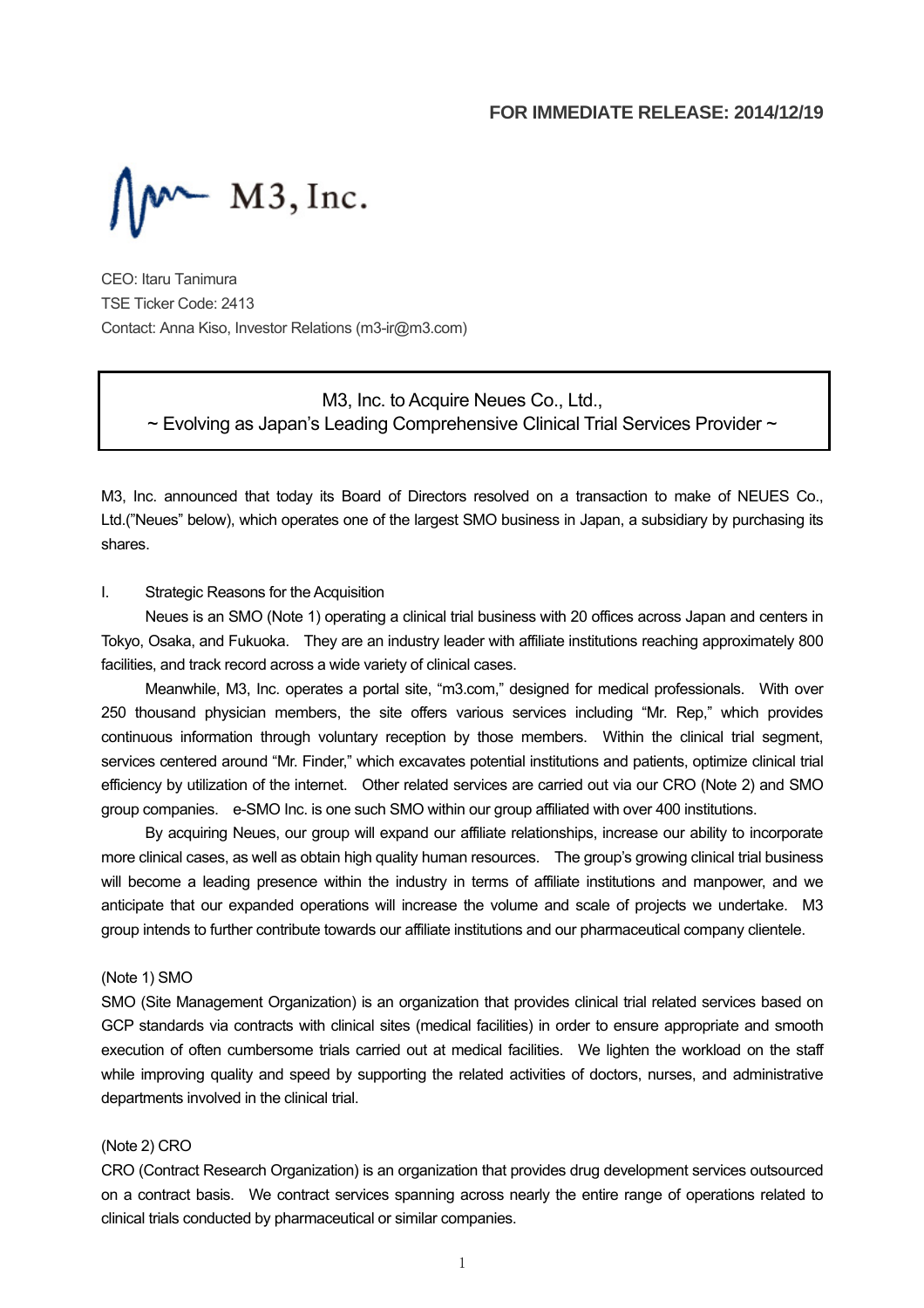| Camillo of Capsiglary to DC Transicirca (Neucs) |                                                                     |                       |                                    |                                                      |                                                     |                    |  |
|-------------------------------------------------|---------------------------------------------------------------------|-----------------------|------------------------------------|------------------------------------------------------|-----------------------------------------------------|--------------------|--|
| (1)<br>Name                                     |                                                                     |                       | NEUES Co., Ltd.                    |                                                      |                                                     |                    |  |
| (2)                                             | Head office                                                         |                       | 1-6-6 Yaesu, Chuo-ku, Tokyo, Japan |                                                      |                                                     |                    |  |
| (3)<br>Representative                           |                                                                     | Toshiaki Amamoto, CEO |                                    |                                                      |                                                     |                    |  |
| <b>Main Business</b><br>(4)                     |                                                                     |                       |                                    | SMO (Site Management Organization) business          |                                                     |                    |  |
| (5)                                             | Paid-in Capital                                                     |                       | 70,300,000 Yen                     |                                                      |                                                     |                    |  |
| (6)                                             | Establishment                                                       |                       | December 2, 1996                   |                                                      |                                                     |                    |  |
|                                                 |                                                                     |                       | Toshiaki Amamoto                   |                                                      |                                                     | 32.0%              |  |
|                                                 |                                                                     |                       | Ryuji Urae                         |                                                      | 30.9%                                               |                    |  |
|                                                 |                                                                     |                       | <b>LSI Medience Corporation</b>    |                                                      | 9.1%                                                |                    |  |
|                                                 | Major shareholders and                                              |                       | K.K. Random Square                 |                                                      |                                                     | 6.1%               |  |
| (7)                                             | shareholding ratio                                                  |                       |                                    |                                                      |                                                     |                    |  |
|                                                 |                                                                     |                       |                                    |                                                      |                                                     |                    |  |
|                                                 |                                                                     |                       |                                    |                                                      |                                                     |                    |  |
|                                                 |                                                                     |                       |                                    |                                                      |                                                     |                    |  |
|                                                 |                                                                     |                       |                                    |                                                      |                                                     |                    |  |
|                                                 |                                                                     |                       |                                    |                                                      | There are no capital ties between M3, Inc. and      |                    |  |
|                                                 |                                                                     |                       |                                    | Neues that require reporting. M3, Inc.'s subsidiary, |                                                     |                    |  |
|                                                 |                                                                     |                       | Capital                            |                                                      | MEDISCIENCE PLANNING INC. (MPI), owns 2.6%          |                    |  |
|                                                 |                                                                     |                       | <b>Ties</b>                        | of total outstanding shares of Neues, equivalent to  |                                                     |                    |  |
|                                                 |                                                                     |                       |                                    | 40 shares. Furthermore, MPI owns 49% of total        |                                                     |                    |  |
|                                                 |                                                                     |                       |                                    | outstanding shares of RINSYOIYAKU.INC., a            |                                                     |                    |  |
|                                                 | Relationship between listed                                         |                       |                                    | subsidiary of Neues, equivalent to 98 shares.        |                                                     |                    |  |
| (8)                                             | company M3, Inc. and Neues                                          |                       |                                    |                                                      | There are no personnel ties between M3, Inc. and    |                    |  |
|                                                 |                                                                     |                       | Personnel                          |                                                      | Neues that require reporting. Akinori Urae who is a |                    |  |
|                                                 |                                                                     |                       | <b>Ties</b>                        | board member of M3, Inc. is also a board member of   |                                                     |                    |  |
|                                                 |                                                                     |                       |                                    | RINSYOIYAKU.INC. which is a subsidiary of Neues.     |                                                     |                    |  |
|                                                 |                                                                     |                       |                                    | There are no business ties between M3, Inc. and      |                                                     |                    |  |
|                                                 |                                                                     |                       | <b>Business</b>                    | Neues that require reporting. Operational            |                                                     |                    |  |
|                                                 |                                                                     |                       | <b>Ties</b>                        | transaction ties between the consolidated            |                                                     |                    |  |
|                                                 |                                                                     |                       |                                    | subsidiaries of M3, Inc. and Neues exist.            |                                                     |                    |  |
| (9)                                             | Neues's Performance and Financial Positions in the Past Three Years |                       |                                    |                                                      |                                                     |                    |  |
|                                                 |                                                                     |                       | Fiscal year ending                 |                                                      | Fiscal year ending                                  | Fiscal year ending |  |
|                                                 |                                                                     |                       | October 2011                       |                                                      | October 2012                                        | October 2013       |  |
|                                                 | <b>Net Assets</b>                                                   |                       | 629 Million Yen                    |                                                      | 713 Million Yen                                     | 689 Million Yen    |  |
|                                                 | <b>Total Assets</b>                                                 |                       | 2,044 Million Yen                  |                                                      | 2,086 Million Yen                                   | 2,563 Million Yen  |  |
|                                                 | Net Asset Per Share                                                 |                       | 407,300 Yen                        |                                                      | 461,538 Yen                                         | 446,236 Yen        |  |
|                                                 | <b>Net Sales</b>                                                    |                       | 3,435 Million Yen                  |                                                      | 4,032 Million Yen                                   | 4,040 Million Yen  |  |
|                                                 | <b>Operating Profit</b>                                             |                       | ▲264 Million Yen                   |                                                      | 28 Million Yen                                      | 5 Million Yen      |  |
|                                                 | <b>Ordinary Profit</b>                                              |                       | ▲249 Million Yen                   |                                                      | 41 Million Yen                                      | 12 Million Yen     |  |
|                                                 | <b>Net Profit</b>                                                   |                       | ▲234 Million Yen                   |                                                      | 83 Million Yen                                      | ▲23 Million Yen    |  |
|                                                 | Net Profit per Share                                                |                       | ▲ 151,817 Yen                      |                                                      | 54,237 Yen                                          | ▲ 15,301 Yen       |  |
|                                                 | Annual Dividend per Share                                           |                       | 2,500 Yen                          |                                                      | 0 Yen                                               | 0 Yen              |  |

II. Outline of Subsidiary to Be Transferred (Neues)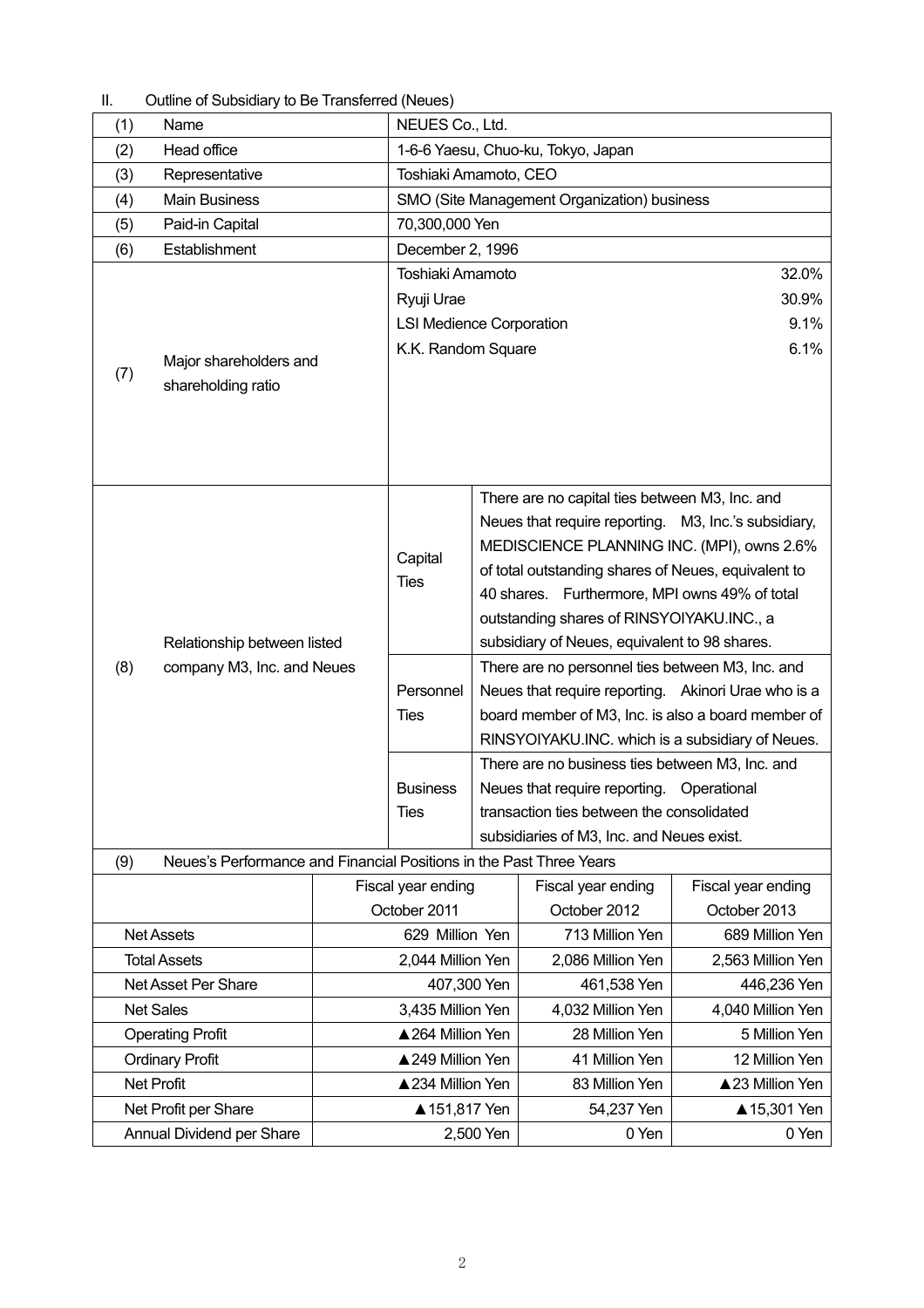#### III. Outline of Seller of Shares

| $\cdots$ | <b>INTERNATION CONTROLS INTO A REPORT OF THE CONTROL</b> |                                                                             |  |  |  |
|----------|----------------------------------------------------------|-----------------------------------------------------------------------------|--|--|--|
|          | Name                                                     | 12 Shareholders including Toshiaki Amamoto                                  |  |  |  |
| (2)      | Address                                                  | Chuo-ku, Fukuoka-shi, Fukuoka-ken; others                                   |  |  |  |
|          | Shareholders'                                            | Toshiaki Amamoto holds a minority stake in outstanding shares of M3, Inc.   |  |  |  |
| (3)      | relationship with                                        | There are no other capital, personnel or business ties between M3, Inc. and |  |  |  |
|          | M3 Group                                                 | related shareholders that require reporting.                                |  |  |  |

## (i) Individual shareholders including Toshiaki Amamoto

Name and address of shareholders other than Toshiaki Amamoto will not be disclosed upon their request.

# (ii) K.K. Random Square

| (1)  | Name                                                           | K.K. Random Square                              |                                                                         |  |  |
|------|----------------------------------------------------------------|-------------------------------------------------|-------------------------------------------------------------------------|--|--|
| (2)  | Address                                                        | 6-18, Tenyamachi, Hakata-ku, Fukuoka-ken        |                                                                         |  |  |
| (3)  | Title and Name of                                              | Toshiaki Amamoto, CEO                           |                                                                         |  |  |
|      | Representative                                                 |                                                 |                                                                         |  |  |
|      | Description of                                                 |                                                 | Real Estate Leasing Business, Preventive Elderly Care Support Business, |  |  |
| (4)  | <b>Business</b>                                                | others                                          |                                                                         |  |  |
| (5)  | Paid-in Capital                                                | 10,000,000 Yen                                  |                                                                         |  |  |
| (6)  | Establishment                                                  | May 29, 2002                                    |                                                                         |  |  |
| (7)  | <b>Net Assets</b>                                              | -Undisclosed upon request of K.K. Random Square |                                                                         |  |  |
| (8)  | <b>Total Assets</b>                                            | -Undisclosed upon request of K.K. Random Square |                                                                         |  |  |
| (9)  | Major shareholders<br>and shareholding ratio                   | -Undisclosed upon request of K.K. Random Square |                                                                         |  |  |
|      |                                                                |                                                 | K.K. Random Square owns 0.19% of outstanding shares                     |  |  |
|      | Relationship between<br>the M3 Group and K.K.<br>Random Square | <b>Capital Ties</b>                             | of M3, Inc., equivalent to 574,000 shares.                              |  |  |
|      |                                                                | <b>Personnel Ties</b>                           | There are no personnel ties between M3, Inc. and K.K.                   |  |  |
|      |                                                                |                                                 | Random Square that require reporting.                                   |  |  |
| (10) |                                                                | <b>Business Ties</b>                            | MPI, a subsidiary of M3, Inc., leases real estate from                  |  |  |
|      |                                                                |                                                 | K.K.Random Square.                                                      |  |  |
|      |                                                                | Status as a                                     | There are no ties between K.K. Random Square and M3,                    |  |  |
|      |                                                                | <b>Related Party</b>                            | Inc. that require reporting.                                            |  |  |

## (iii) MEDISCIENCE Planning Inc.

| (1) | Name                   | MEDISCIENCE PLANNING INC. (MPI)                       |  |  |
|-----|------------------------|-------------------------------------------------------|--|--|
| (2) | Address                | 1-11-44, Akasaka, Minato-ku, Tokyo                    |  |  |
| (3) | Title and Name of      | Akinori Urae, Board Chairman and CEO                  |  |  |
|     | Representative         |                                                       |  |  |
| (4) | Description of         | CRO (Clinical Research Organization) business, others |  |  |
|     | <b>Business</b>        |                                                       |  |  |
| (5) | Paid-in Capital        | 50,000,000 Yen                                        |  |  |
| (6) | <b>Establishment</b>   | September, 1982                                       |  |  |
| (7) | <b>Net Assets</b>      | 2,199,869,000 Yen                                     |  |  |
| (8) | <b>Total Assets</b>    | 4,307,471,000 Yen                                     |  |  |
|     | Major shareholders     | 100%                                                  |  |  |
| (9) | and shareholding ratio | $M3$ , $Inc$ .                                        |  |  |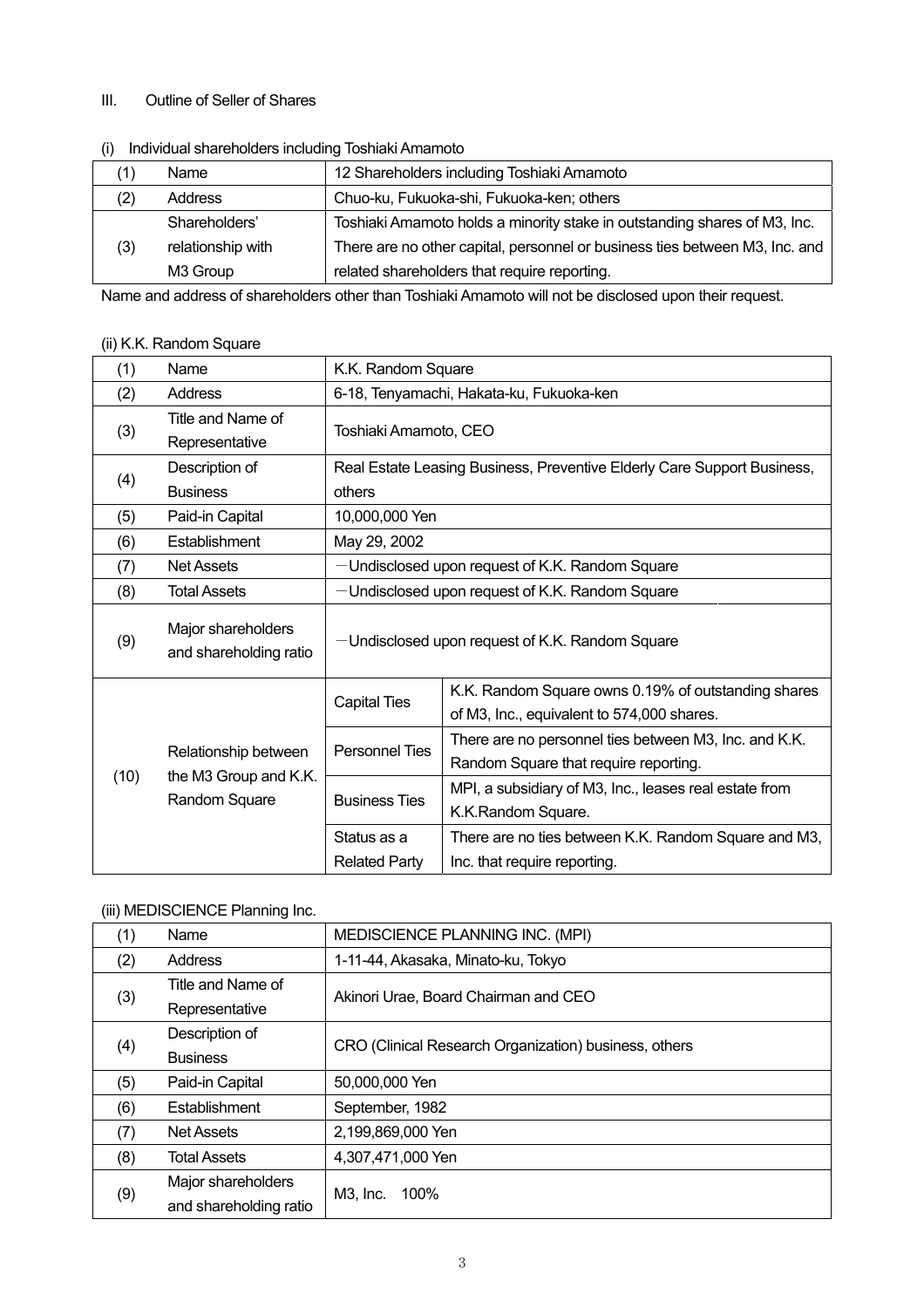|      | Relationship between<br>M3 Group and MPI | <b>Capital Ties</b>   | M3, Inc. owns all outstanding shares (2,547,565 shares)<br>of MPI. |
|------|------------------------------------------|-----------------------|--------------------------------------------------------------------|
|      |                                          | <b>Personnel Ties</b> | Two board members of M3, Inc. are also board members               |
|      |                                          |                       | of MPI, and one employee of M3, Inc. is an auditing                |
|      |                                          |                       | officer at MPI. Furthermore, there are secondment                  |
|      |                                          |                       | relationships amongst M3, Inc., its consolidated                   |
| (10) |                                          |                       | subsidiaries, and MPI.                                             |
|      |                                          | <b>Business Ties</b>  | MPI has business ties with M3, Inc. and its subsidiaries           |
|      |                                          |                       | including consignment and contracting of monitoring staff.         |
|      |                                          |                       | Furthermore, MPI consigns translation business to an               |
|      |                                          |                       | equity method affiliate of M3, Inc.                                |
|      |                                          | Status as a           | MPI is a consolidated subsidiary of M3, Inc. and is                |
|      |                                          | <b>Related Party</b>  | deemed a related party.                                            |

(Attn.) Only shareholders expected to enter the share purchase on December 19, 2014 are listed above.

## (iv) Others

Currently, we have consent on share transfers from 14 shareholders (total shares held: 1,406 shares, ownership ratio: 90.9%) including Toshiaki Amamoto, K.K Random Square, and MEDISCIENCE Planning Inc. We plan to gain consent on the share transfer from the remaining one shareholder (total shares held: 140 shares, ownership ratio: 9.1%) by April 1, 2015 (tentative closing date).

| . v . |                    | mannoch or onighed noig, if and igge Amount, and onighed windiging Defore and Alter Farengge |  |  |  |  |
|-------|--------------------|----------------------------------------------------------------------------------------------|--|--|--|--|
|       |                    | 40 shares (Includes indirect ownership of 40 shares)                                         |  |  |  |  |
|       | Shares held before | (Number of voting shares: 40 shares; includes indirect ownership of 40                       |  |  |  |  |
| (1)   | purchase           | shares)                                                                                      |  |  |  |  |
|       |                    | (Ratio of voting rights: 2.6%; includes voting rights from indirect ownership)               |  |  |  |  |
|       |                    | 1,406 shares (includes 40 shares of indirect ownership)                                      |  |  |  |  |
|       |                    | (Number of voting shares: 1,406 votes; includes 40 votes of indirect                         |  |  |  |  |
| (2)   | Shares purchased   | ownership)                                                                                   |  |  |  |  |
|       |                    | (Ratio of voting rights: 90.9%; includes voting rights from indirect ownership)              |  |  |  |  |
|       |                    | Common shares of Neues: 182 Million Yen                                                      |  |  |  |  |
|       | Purchase amount    | Advisory and Other Fees:                                                                     |  |  |  |  |
| (3)   |                    | Approximated to be a maximum of 10 Million Yen                                               |  |  |  |  |
|       |                    | Total: Approximately 192 Million Yen                                                         |  |  |  |  |
|       |                    | 1,406 shares                                                                                 |  |  |  |  |
| (4)   | Shares held after  | (Number of voting shares: 1,406 votes)                                                       |  |  |  |  |
|       | purchase           | (Ratio of voting rights: 90.9%)                                                              |  |  |  |  |

## IV. Number of Shares held, Purchase Amount, and Share Ownership Before and After Purchase

## V. Schedule

|     | οf<br><b>Directors</b><br>Board |                           |  |  |
|-----|---------------------------------|---------------------------|--|--|
|     | <b>Resolution Date</b>          | December 19, 2014         |  |  |
| (2) | Signing<br>οf<br>Share          |                           |  |  |
|     | <b>Purchase Agreement</b>       | December 19, 2014         |  |  |
| (3) | <b>Transfer of Shares</b>       | April 1, 2015 (tentative) |  |  |